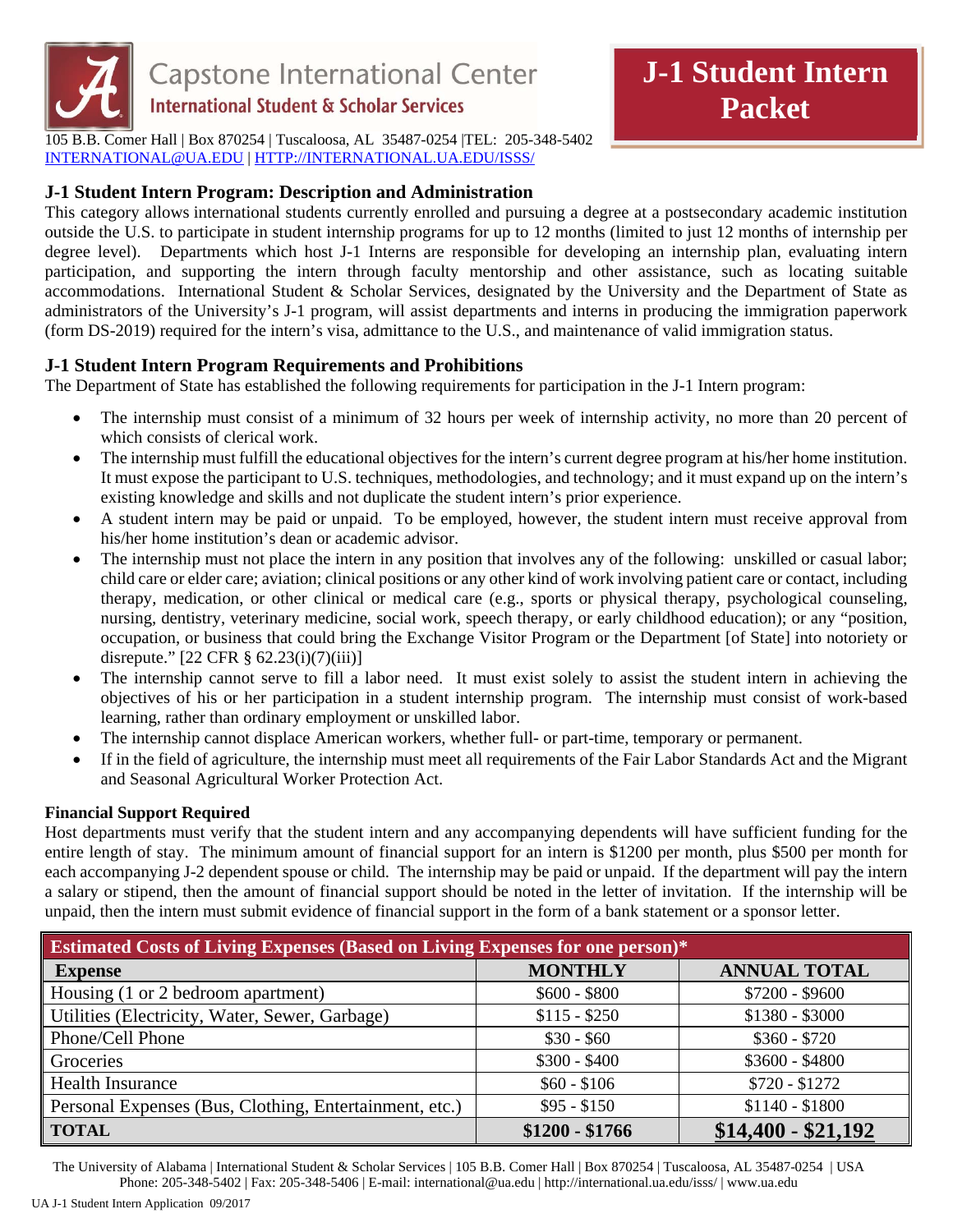### **SEVIS Fee and Visa Fees**

Prospective J-1 interns are required to pay certain fees, described below, in order to obtain their J-1 visas<sup>\*</sup> and enter the United States. Either the intern or the department may pay these fees.

*SEVIS Fee:* The U.S. Department of Homeland Security charges all new J-1 interns a \$180 fee to cover the costs of the Student and Exchange Visitor Information System (SEVIS), a central database that manages information related to visitors' immigration status while in the United States. The International Student & Scholar Services, when sending the DS-2019 form, will provide prospective J-1 visitors with instructions on how to pay the SEVIS fee.

*Visa Fees:* In addition to the SEVIS fee, the prospective intern must pay certain visa fees. Please see the Department of State web site for more information on fee amounts: https://travel.state.gov/content/visas/en/fees/fees-visa-services.html. In addition, if the visa is issued, the intern may have to pay a further visa issuance reciprocity fee, if applicable. Prospective interns can consult the following web site to determine if they must pay a visa issuance reciprocity fee and the fee amount: https://travel.state.gov/content/visas/en/fees/reciprocity-by-country.html. Interns should consult the web site of the particular embassy or consulate where they plan to apply for their J-1 visa for information on how to pay their visa fees: http://www.usembassy.gov/.

### **Health/Medical Insurance Requirement**

Based on new federal regulations that went into effect in May 2015, J-1 Student Interns must maintain the following minimum level of health insurance for themselves and any J-2 dependents for the duration of their stay in the United States:

- 1. Medical benefits of at least \$100,000 per accident or illness;
- 2. Repatriation of remains in the amount of \$25,000;
- 3. Coverage for medical evacuation of the exchange visitor to his/her home country in the amount of \$50,000;
- 4. A deductible which does not exceed \$500 per accident or illness; and
- 5. Exchange visitors may also be subject to the requirements of the Affordable Care Act.

Interns must provide proof of health insurance for themselves and any family members when they first arrive and report to International Student & Scholar Services, and again if they later apply for an extension of their J-1 status. The interns may purchase any plan that provides the minimum level of coverage listed above.

### **Mandatory Evaluation of J-1 Interns**

Department of State regulations require that an evaluation be completed for each J-1 Student Intern at the end of his/her internship. Those internships which last longer than 6 months also require at least one additional mid-program evaluation, to be undertaken at the mid-point of the program. (The J-1 Student Intern Evaluation Form is on page 8 of this packet).

The University of Alabama | International Student & Scholar Services | 105 B.B. Comer Hall | Box 870254 | Tuscaloosa, AL 35487-0254 | USA Phone: 205-348-5402 | Fax: 205-348-5406 | E-mail: international@ua.edu | http://international.ua.edu/isss/ | www.ua.edu

UA J-1 Student Intern Application 09/2017

1

<sup>\*</sup> Please note: Canadian citizens must pay the SEVIS fee, but are not required to obtain a J-1 entry visa.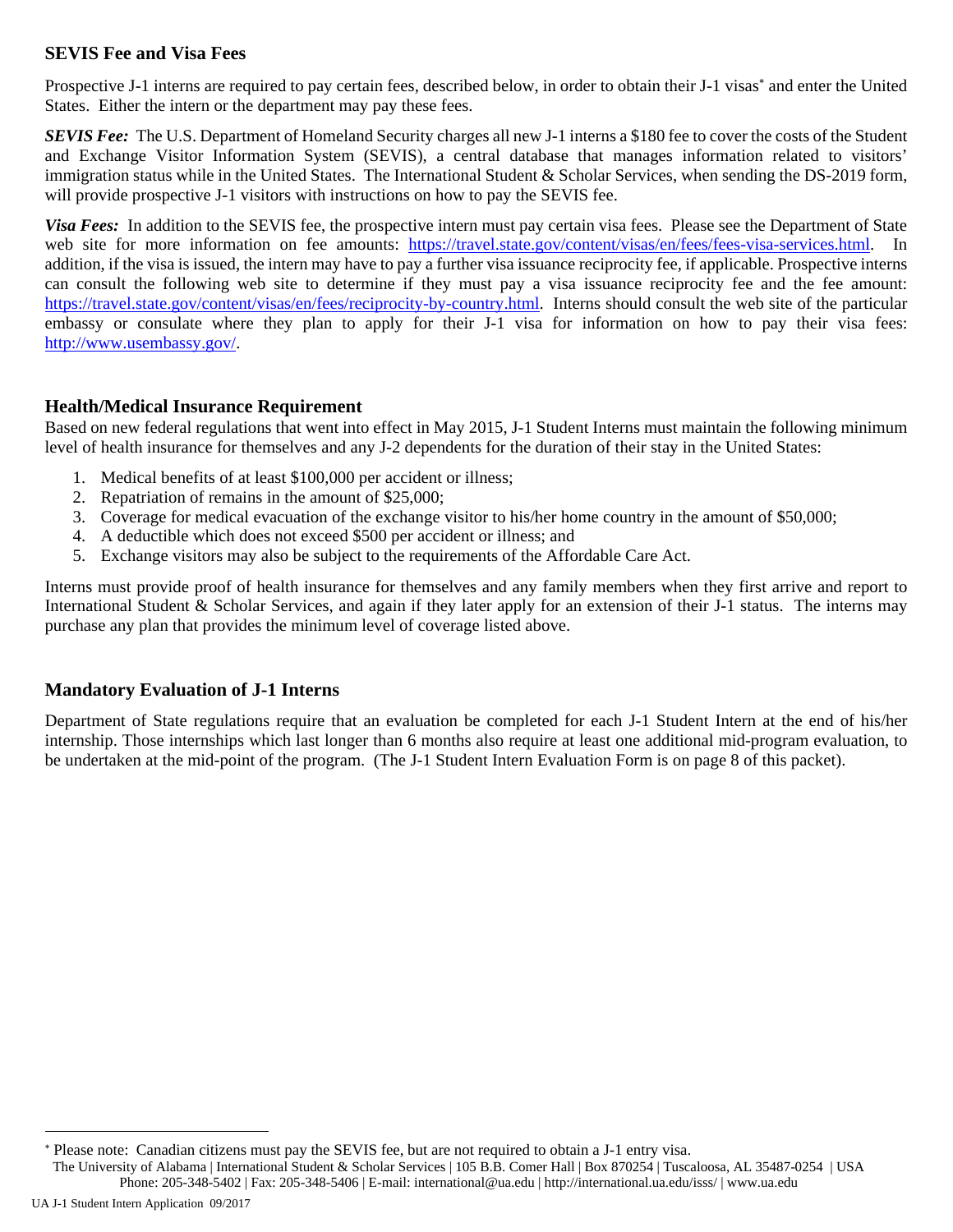### **APPLICATION STEPS**

### **Step 1: Instructions for the Student Intern Applicant**

The J-1 Student Intern Applicant should complete Sections 1, 2, and 3 of the Application for J-1 Student Intern and sign the statement at the end of Section 3. Once the J-1 Student Intern Applicant has completed Sections 1, 2 and 3, he/she should submit the form and supporting documents directly to The University of Alabama department which will host him/her.

In addition to Sections 1, 2, and 3 of this form, the J-1 Student Intern Applicant should submit the following materials to his/her host department:

- A copy/scan of the J-1 Student Intern Applicant's main passport information page.
- A letter from an English language instructor at the intern's institution or an English language school verifying that the intern has sufficient language skills to "function on a day-to-day basis in the internship environment." Alternatively, the intern can provide evidence of passing a recognized language test, such as the TOEFL or IELTS. The minimum TOEFL score required on the written test is 550 and on the internet-based test (iBT) is 80. The minimum IELTS score is 6.5.
- If the intern will be paid by The University of Alabama, then the intern must submit a letter from the dean or academic advisor from his/her home institution which authorizes the employment.
- If the intern will not be paid by The University of Alabama, the J-1 Student Intern Applicant must submit proof of adequate financial support and provide copies to ISSS. The amount should be at least \$1200/month for the J-1 Student Intern Applicant and \$500/month for each for a dependent J-2 spouse or child(ren).

### **Step 2: Instructions for the Department**

After receiving all documents from the J-1 Applicant, the department should complete Section 4 on pages 6 & 7 and submit the entire Application for J-1 Student Intern (Sections 1, 2, 3, and 4) along with any accompanying financial documentation and passport copies to International Student & Scholar Services.

In addition to this form, departments are required to provide an invitation letter on department letterhead, inviting the J-1 Student Intern to come to UA as visiting student intern.

Please submit all of the requested information. International Student & Scholar Services must have these materials in order to process your request for your prospective intern's immigration documents.

Besides this request to host a student intern, departments must:

- 1. Complete the Visiting Scholar Form and submit it to Lurethia James, *liames@ua.edu*, in Academic Affairs for Approval: http://international.ua.edu/files/2017/01/Visiting-Scholar-Form.pdf.
- 2. Additionally, in order to give the Visiting Scholar access to UA Libraries and other campus facilities, departments must complete a "New Faculty/Staff Setup" Form – http://payroll.ua.edu/forms\_guides.html#newsetup and submit it to Human Resources for processing into the Banner system.

### **Step 3: International Student & Scholar Services**

After receiving all documents from the J-1 Applicant and Department as well as the supporting documents, International Student & Scholar Services will process the DS-2019 Forms for the J-1 Student Intern and for all J-2 Dependents in the US Citizenship and Immigration Services SEVIS Database (Student and Exchange Visitor Information System).

Along with the DS-2019(s), International Student & Scholar Services will prepare a packet for the J-1 Student Intern Applicant which will include an invitation letter and information about: the J-1 Exchange Visitor Program, paying the SEVIS fee, obtaining the J-1 Visa, travel to the United States, and general information about The University of Alabama and Tuscaloosa, Alabama.

### **Processing Time - Plan 2 Months in Advance**

After submission of the complete J-1 Student Intern Application, please allow at least 1 week for International Student & Scholar Services to process and prepare all supporting J-1 Visa documents.

Overall processing time for the student intern to obtain a J-1 visa and arrive in the US is a minimum of at least 8 weeks (more if there are delays due to Technology Alert List or background checks).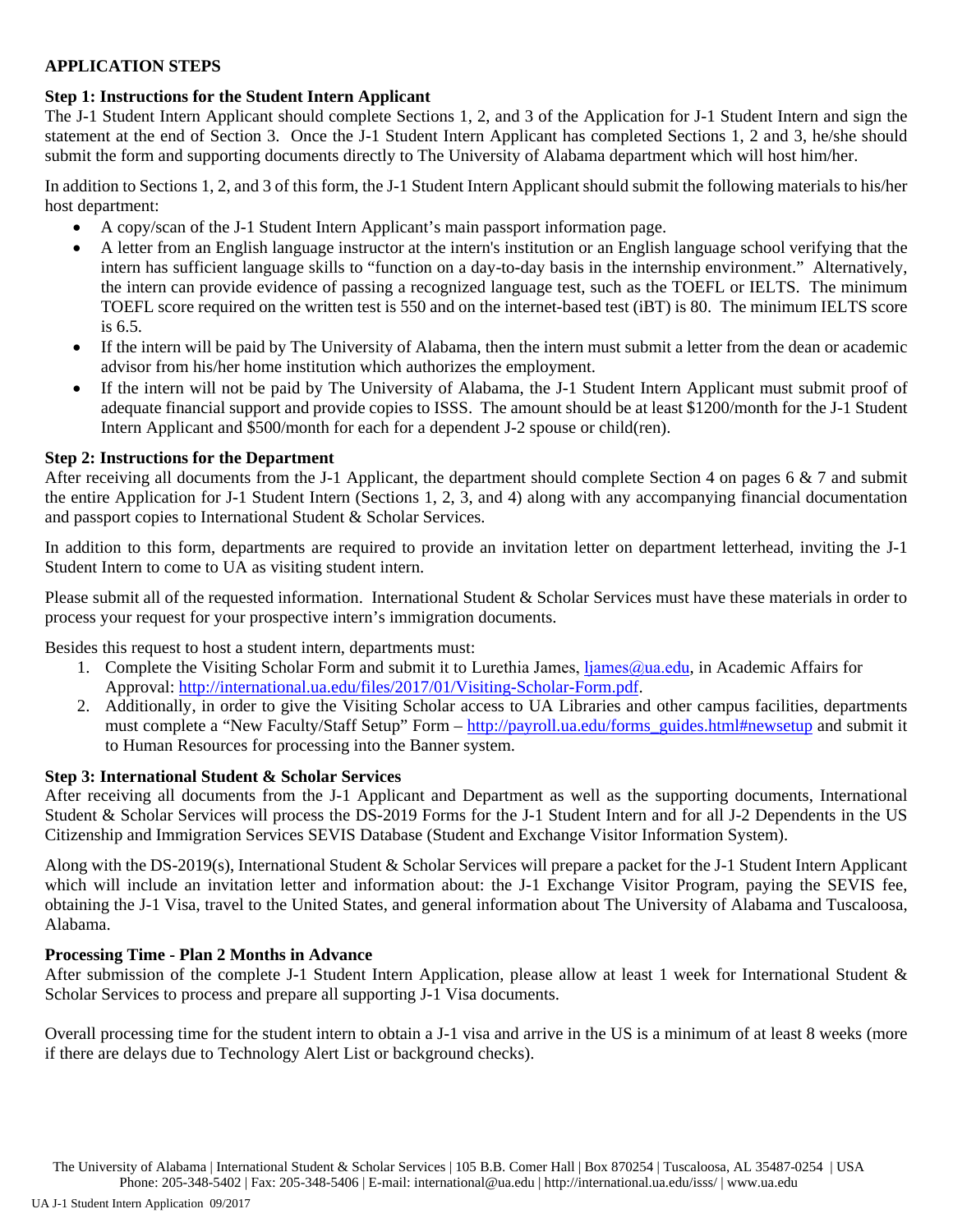

# **J-1 Student Intern Application Packet FOR APPLICANT SECTIONS 1, 2, & 3**

105 B.B. Comer Hall | Box 870254 | Tuscaloosa, AL 35487-0254 |TEL: 205-348-5402 INTERNATIONAL@UA.EDU | HTTP://INTERNATIONAL.UA.EDU/ISSS/

### **SECTIONS 1, 2, & 3 TO BE COMPLETED BY J-1 STUDENT INTERN APPLICANT AND SUBMITTED TO HOST DEPARTMENT WITH REQUIRED DOCUMENTATION. BE SURE TO TYPE OR PRINT CLEARLY.**

|                                                         | <b>SECTION 1: J-1 STUDENT INTERN DEMOGRAPHIC INFORMATION</b>                                                                                                                                                                                                                         |                                                                                                                                          |
|---------------------------------------------------------|--------------------------------------------------------------------------------------------------------------------------------------------------------------------------------------------------------------------------------------------------------------------------------------|------------------------------------------------------------------------------------------------------------------------------------------|
| NAME AND RESIDENCE INFORMATION:                         |                                                                                                                                                                                                                                                                                      |                                                                                                                                          |
|                                                         |                                                                                                                                                                                                                                                                                      |                                                                                                                                          |
|                                                         | Family/Last Name (Surname)                                                                                                                                                                                                                                                           | Given Name (First)                                                                                                                       |
|                                                         |                                                                                                                                                                                                                                                                                      | Gender: $\Box$ male<br>$\Box$ female                                                                                                     |
|                                                         |                                                                                                                                                                                                                                                                                      |                                                                                                                                          |
|                                                         |                                                                                                                                                                                                                                                                                      |                                                                                                                                          |
| <b>EDUCATION INFORMATION</b>                            |                                                                                                                                                                                                                                                                                      |                                                                                                                                          |
|                                                         |                                                                                                                                                                                                                                                                                      | Are you currently enrolled as a student at a university or college outside of the United States?: $\Box$ Yes or $\Box$ No                |
|                                                         |                                                                                                                                                                                                                                                                                      | Which degree are you currently pursuing?: $\Box$ Bachelor's Degree; $\Box$ Master's Degree; $\Box$ Doctoral Degree; $\Box$ Other: $\Box$ |
|                                                         |                                                                                                                                                                                                                                                                                      |                                                                                                                                          |
|                                                         |                                                                                                                                                                                                                                                                                      |                                                                                                                                          |
|                                                         |                                                                                                                                                                                                                                                                                      |                                                                                                                                          |
| <b>CONTACT INFORMATION:</b><br>Address in Home Country: |                                                                                                                                                                                                                                                                                      |                                                                                                                                          |
|                                                         |                                                                                                                                                                                                                                                                                      |                                                                                                                                          |
| IF CURRENTLY IN THE UNITED STATES:                      |                                                                                                                                                                                                                                                                                      |                                                                                                                                          |
|                                                         |                                                                                                                                                                                                                                                                                      |                                                                                                                                          |
|                                                         |                                                                                                                                                                                                                                                                                      | Document which validates your visa status (Please Include Copy of Document): □ I-797 Approval Notice, □ DS-2019, □ I-20, □ I-94          |
|                                                         | If currently in J-1 Status, in which category are you? (Please Include Copy of Current DS-2019):                                                                                                                                                                                     |                                                                                                                                          |
|                                                         | □Professor, □ Research Scholar, □ Short-term Scholar, □ Student/Intern, □ Specialist, □ Other                                                                                                                                                                                        |                                                                                                                                          |
|                                                         | Start date of current J-1 Status (Month/Day/Year): _____________________________                                                                                                                                                                                                     | through (Month/Day/Year): ________                                                                                                       |
|                                                         | Program Sponsor (name/program number found on line 2 of DS-2019):                                                                                                                                                                                                                    |                                                                                                                                          |
|                                                         | TRAVEL PLANS PRIOR TO START OF J-1 WITH UA:                                                                                                                                                                                                                                          |                                                                                                                                          |
| documentation or advice.                                | Do you plan to travel in the US before or after your UA program, or<br>will you be coming to the US for an additional purpose or program?<br>If so, please briefly describe your plans in the space to the right.<br>Depending on your plans, you may require additional immigration |                                                                                                                                          |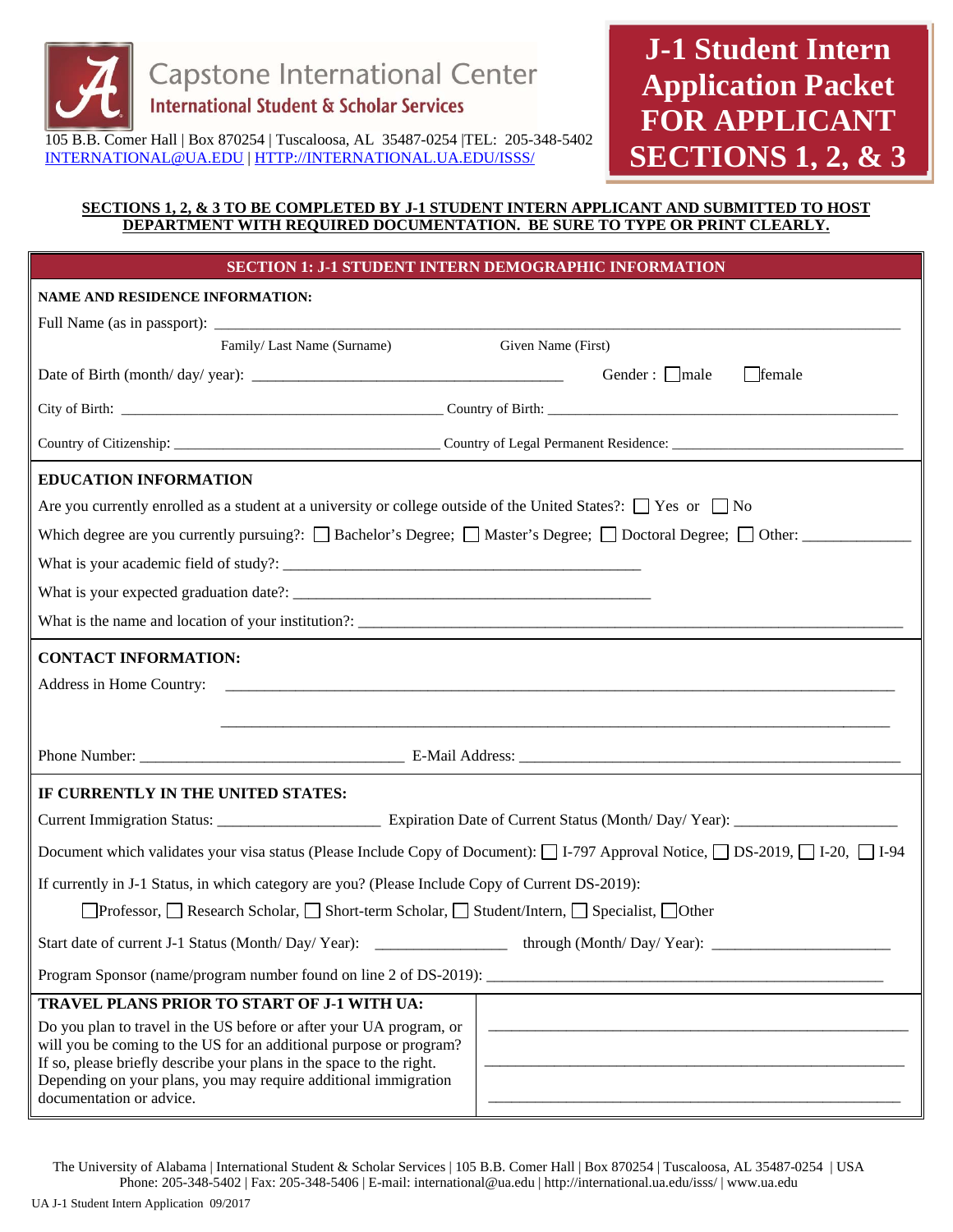### **SECTION 2: DEPENDENT FAMILY INFORMATION (FOR SPOUSE AND CHILDREN'S J-2 DS-2019)**

IF YOU REQUIRE DOCUMENTS FOR YOUR SPOUSE OR DEPENDENT CHILDREN, PLEASE COMPLETE THIS SECTION.

FAMILY FINANCIAL SUPPORT: To bring a spouse or any children, a J-1 Student Intern must show financial support above the minimum of \$14,400 per year (\$1200/ month). Financial Support of \$6000 per year (\$500/ month) must be shown for each J-2 dependent - spouse and child(ren).

#### IMPORTANT NOTES:

- DS-2019 documents can be issued only to a dependent spouse and to unmarried, dependent children under 21 years of age. Married children and children over 21 years old cannot be issued a J-2 DS-2019 and cannot hold J-2 status.
- The Dept of State requires that the J-1 and J-2 DS-2019s be issued at the same time, prior to the J-1's visa appointment at a US Embassy or Consulate.

|                                | Full Name of Spouse:<br>Family/Last Name (Surname)                                                                    | Given Name (First)                             |
|--------------------------------|-----------------------------------------------------------------------------------------------------------------------|------------------------------------------------|
| Spouse's<br><b>Information</b> |                                                                                                                       | Country of Birth: Country of Birth:            |
|                                |                                                                                                                       |                                                |
|                                |                                                                                                                       | $\Box$ female<br>Spouse's Gender : $\Box$ male |
|                                |                                                                                                                       |                                                |
| Child's                        | Family/Last Name (Surname)                                                                                            | Given Name (First)                             |
| <b>Information</b>             | City of Birth: Country of Birth:                                                                                      |                                                |
|                                |                                                                                                                       |                                                |
|                                |                                                                                                                       | $\Box$ female<br>Child's Gender: $\Box$ male   |
|                                | For additional children, please copy this section and submit as a separate page with the above requested information. |                                                |

#### **SECTION 3: FINANCIAL INFORMATION**

If self-funded or externally funded, the minimum funding requirement for a student intern is \$1200 per month (\$14,400 per year) and \$500 per month (\$6000 per year) for each accompanying dependent. Funding must be arranged prior to issuance of a DS-2019 form. No additional funding from The University of Alabama should be expected after arrival.

If funds are from an organization, grant, or government support, please attach a signed copy of any letters of award or sponsorship. If on personal funds, please attach a bank statement not more than 6 months old. **Proof of funding must accompany this form.** 

| <b>SOURCES OF FUNDS</b>         | <b>NAME OF SOURCE OF FUNDING</b> | <b>ASSURED SUPPORT</b><br>(IN US DOLLARS) |
|---------------------------------|----------------------------------|-------------------------------------------|
| 1. The University of Alabama    |                                  |                                           |
| 2. International Organization   |                                  |                                           |
| 3. Scholar's Government         |                                  |                                           |
| <b>4. Personal/Family Funds</b> |                                  |                                           |
| <b>5. Other Source</b>          |                                  |                                           |

#### **REQUIRED DOCUMENTATION TO BE SUBMITTED WITH THIS FORM**

Copy/Scan of Passport Identification Pages (For yourself and any accompanying dependents)

Copy/Scan of Proof of Financial Support or Bank Statement (if not being funded by The University of Alabama) or letter from dean or academic advisor at home institution authorizing employment at The University of Alabama (if paid by UA)

Copy/Scan of Proof of English Language Proficiency (either letter from English language instructor, TOEFL Score, or IELTS Score)

**NOTE: If currently inside the United States, please include copy/Scan of current/ most recent Visa Stamp, I-94 Record, and current/previous DS-2019s, I-20s, I-797 Approval Notices (for yourself and any accompanying dependents).** 

**I certify that the above information is correct and complete, and that I shall notify the University of any change in my personal information or internship plans.** 

Intern's Signature: \_\_\_\_\_\_\_\_\_\_\_\_\_\_\_\_\_\_\_\_\_\_\_\_\_\_\_\_\_\_\_\_\_\_\_\_\_\_\_\_\_\_\_\_\_\_\_\_\_\_\_\_\_ Date: \_\_\_\_\_\_\_\_\_\_\_\_\_\_\_\_\_\_\_\_\_\_\_\_\_\_\_\_ month day year

The University of Alabama | International Student & Scholar Services | 105 B.B. Comer Hall | Box 870254 | Tuscaloosa, AL 35487-0254 | USA Phone: 205-348-5402 | Fax: 205-348-5406 | E-mail: international@ua.edu | http://international.ua.edu/isss/ | www.ua.edu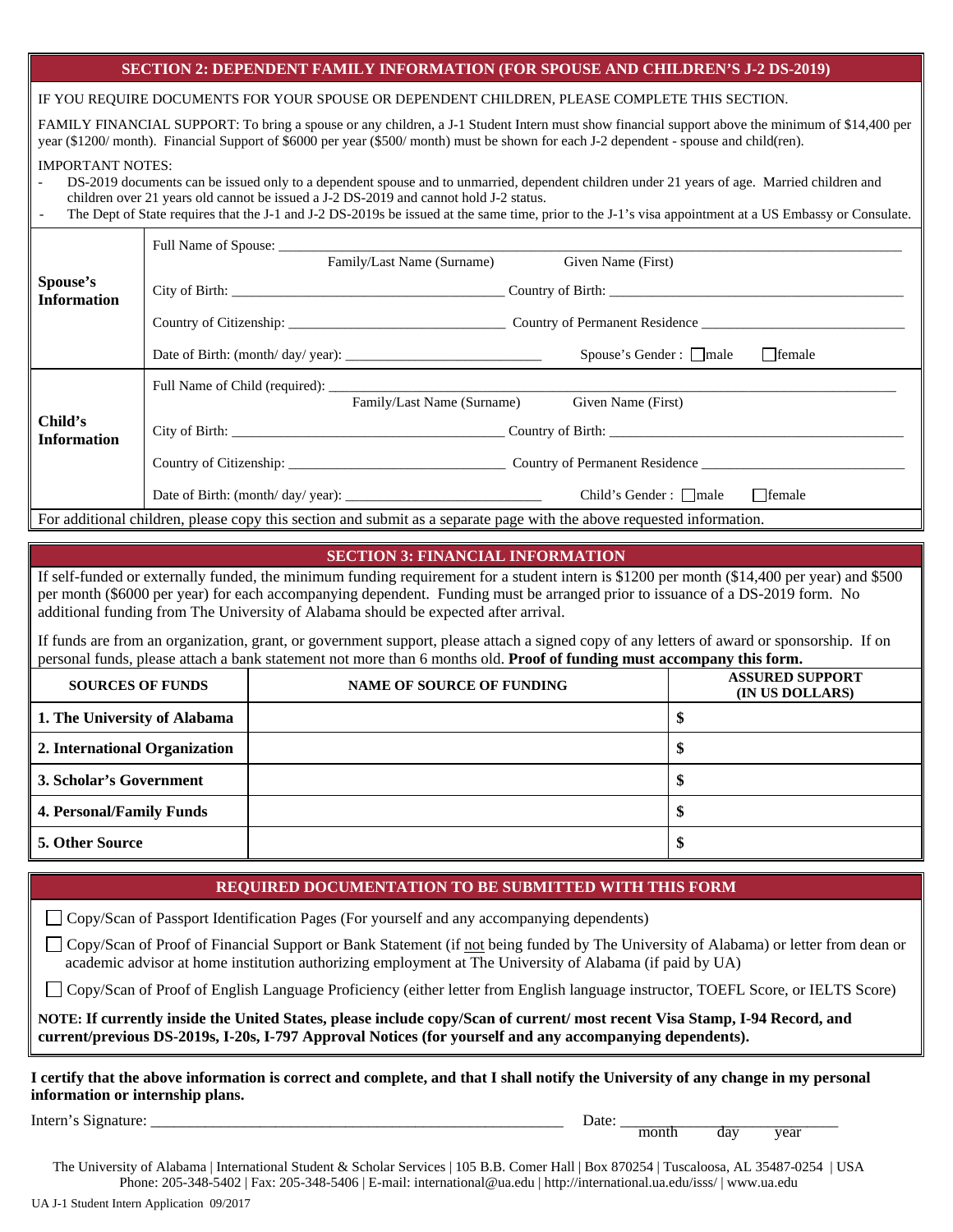

# **J-1 Student Intern Application Packet FOR DEPARTMENT**

105 B.B. Comer Hall | Box 870254 | Tuscaloosa, AL 35487-0254 |TEL: 205-348-5402 INTERNATIONAL@UA.EDU | HTTP://INTERNATIONAL.UA.EDU/ISSS/

### **SECTION 4: DEPARTMENTAL APPROVAL FOR J-1 STUDENT INTERN SPONSORSHIP TO BE COMPLETED BY THE UNIVERSITY OF ALABAMA HOST DEPARTMENT**

| Name of J-1 Student Intern:                                                                                                                                                                                                                                      |
|------------------------------------------------------------------------------------------------------------------------------------------------------------------------------------------------------------------------------------------------------------------|
| through<br>Dates of Intended J-1 Sponsorship: The Texas of Intended J-1 Sponsorship: The Texas of Texas of Texas of Texas of Texas of Texas of Texas of Texas of Texas of Texas of Texas of Texas of Texas of Texas of Texas of Texas of<br>day<br>month<br>year |
|                                                                                                                                                                                                                                                                  |
|                                                                                                                                                                                                                                                                  |
|                                                                                                                                                                                                                                                                  |
|                                                                                                                                                                                                                                                                  |
|                                                                                                                                                                                                                                                                  |
|                                                                                                                                                                                                                                                                  |
| <b>Description of Intern's role:</b>                                                                                                                                                                                                                             |
| WHAT IS THE GENERAL PURPOSE OF THE STUDENT INTERN'S RESEARCH? LIST IT HERE IN<br><b>SIMPLE TERMS.</b>                                                                                                                                                            |
|                                                                                                                                                                                                                                                                  |
| Goals and objectives for training:                                                                                                                                                                                                                               |
| EXAMPLE: Objective is to expose intern to current research methods in X field.                                                                                                                                                                                   |
|                                                                                                                                                                                                                                                                  |
| Specific knowledge, skills, or techniques Intern will learn:                                                                                                                                                                                                     |
| EXAMPLE: Student intern will learn basic skills in X field.                                                                                                                                                                                                      |
|                                                                                                                                                                                                                                                                  |
| How will this be taught? Include specific tasks and activities:                                                                                                                                                                                                  |
| EXAMPLE: Student intern will observe lab experiments with supervisor; record data; and assist                                                                                                                                                                    |
| supervisor with compiling results.                                                                                                                                                                                                                               |
| How will Intern's new skills and competencies be measured?:                                                                                                                                                                                                      |
| EXAMPLE: Student Intern will prepare a report each month during his/her stay. Faculty supervisor will                                                                                                                                                            |
| work closely with student intern to improve skills and accomplish goals as well as provide feedback.                                                                                                                                                             |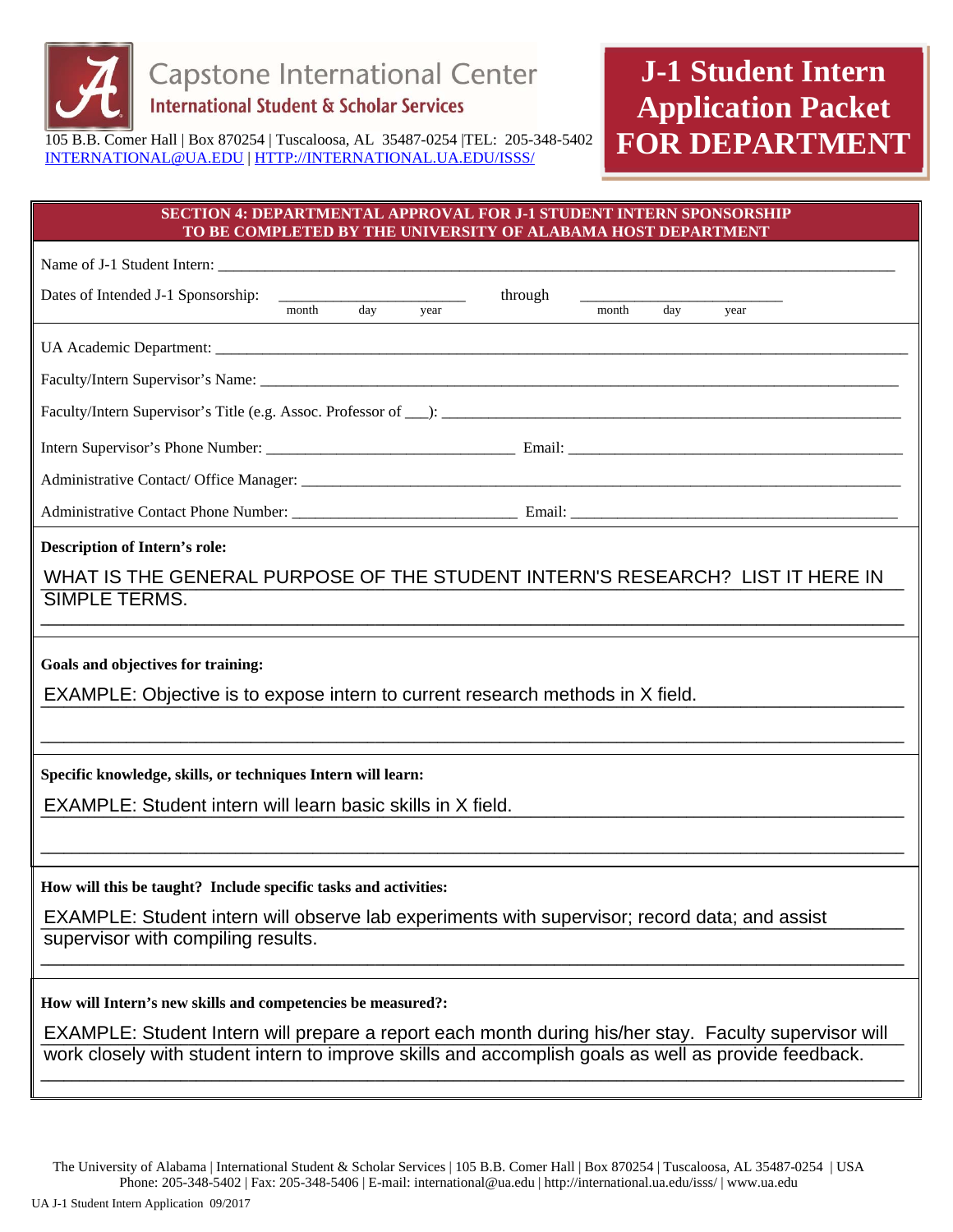

# **J-1 Student Intern Application Packet FOR DEPARTMENT**

105 B.B. Comer Hall | Box 870254 | Tuscaloosa, AL 35487-0254 |TEL: 205-348-5402 INTERNATIONAL@UA.EDU | HTTP://INTERNATIONAL.UA.EDU/ISSS/

### **SECTION 4: DEPARTMENTAL APPROVAL FOR J-1 STUDENT INTERN SPONSORSHIP TO BE COMPLETED BY THE UNIVERSITY OF ALABAMA HOST DEPARTMENT**

### **By signing below, we attest that we will comply with the following departmental/college responsibilities in hosting a J-1 Intern:**

- 1. The department acknowledges and agrees to conform to the J-1 program requirements and prohibitions established by federal law 22 CFR § 62.23 (please see page 1 of this packet).
- 2. **The department will have the intern make an appointment to check in with International Student & Scholar Services by the first day of their appointment** so that International Student & Scholar Services can fulfill the government's reporting requirements.
- 3. If an extension of program is necessary, the department will provide an updated appointment letter, proof of any additional funding, and a completed J-1 Student Intern Evaluation Form **at least two weeks prior to the current program end date**.
- 4. If the intern does not come to The University of Alabama as expected or will be delayed in arriving, the department will inform the International Student & Scholar Services as soon as possible so that his or her documents can be updated.
- 5. If the intern ends his or her participation in the program more than 30 days earlier than the expected appointment date, the department will inform International Student & Scholar Services so that his or her immigration record can be updated as required by law.
- 6. Upon completion or termination of appointment, the department will inform International Student & Scholar Services of the intern's departure date by either email or formal letter.
- 7. After the completion of the internship program, the department **will provide International Student & Scholar Services** with an evaluation of the intern's participation (please see page 8 of this packet). Programs lasting more than six months must include a mid-term and final evaluation.
- 8. The department understands that International Student & Scholar Services does not provide assistance in making housing arrangements.

### **Required Signatures:**

Faculty Sponsor: \_\_\_\_\_\_\_\_\_\_\_\_\_\_\_\_\_\_\_\_\_\_\_\_\_\_\_\_\_\_\_\_\_\_\_\_\_\_\_\_\_\_\_\_\_\_\_\_\_\_\_ Date: \_\_\_\_\_\_\_\_\_\_\_\_\_\_\_\_\_\_\_\_\_\_\_\_\_\_\_\_\_\_

Dept. Chair/ Dean: <u>Date:</u> <u>Date:</u> <u>Date:</u> <u>Date:</u> <u>Date:</u> <u>Date:</u> <u>Date:</u> <u>Date:</u> <u>Date:</u> <u>Date:</u> **Date: Date: Date: Date: Date: Date: Date: Date: Date: Date: Date: Date: Date: Date: Date: Da** 

### **SHIPPING PREFERENCES**

 **Department picks up and sends the J-1 DS-2019 form and appointment/invitation letter.**   $\Box$  ISSS sends the J-1 DS-2019 form (please provide UPS account number or FOAP:  $\Box$ )

**Besides this request to host a student intern, departments must complete the Visiting Scholar Form and submit it to Carolyn Boshell, cmboshel@aalan.ua.edu, in Academic Affairs for Approval: http://international.ua.edu/files/2017/01/Visiting-Scholar-Form.pdf.** 

**Additionally, in order to give the Visiting Scholar access to UA Libraries and other campus facilities, departments must complete a "New Faculty/Staff Setup" Form – http://payroll.ua.edu/forms\_guides.html#newsetup and submit it to Human Resources for processing into the Banner system.**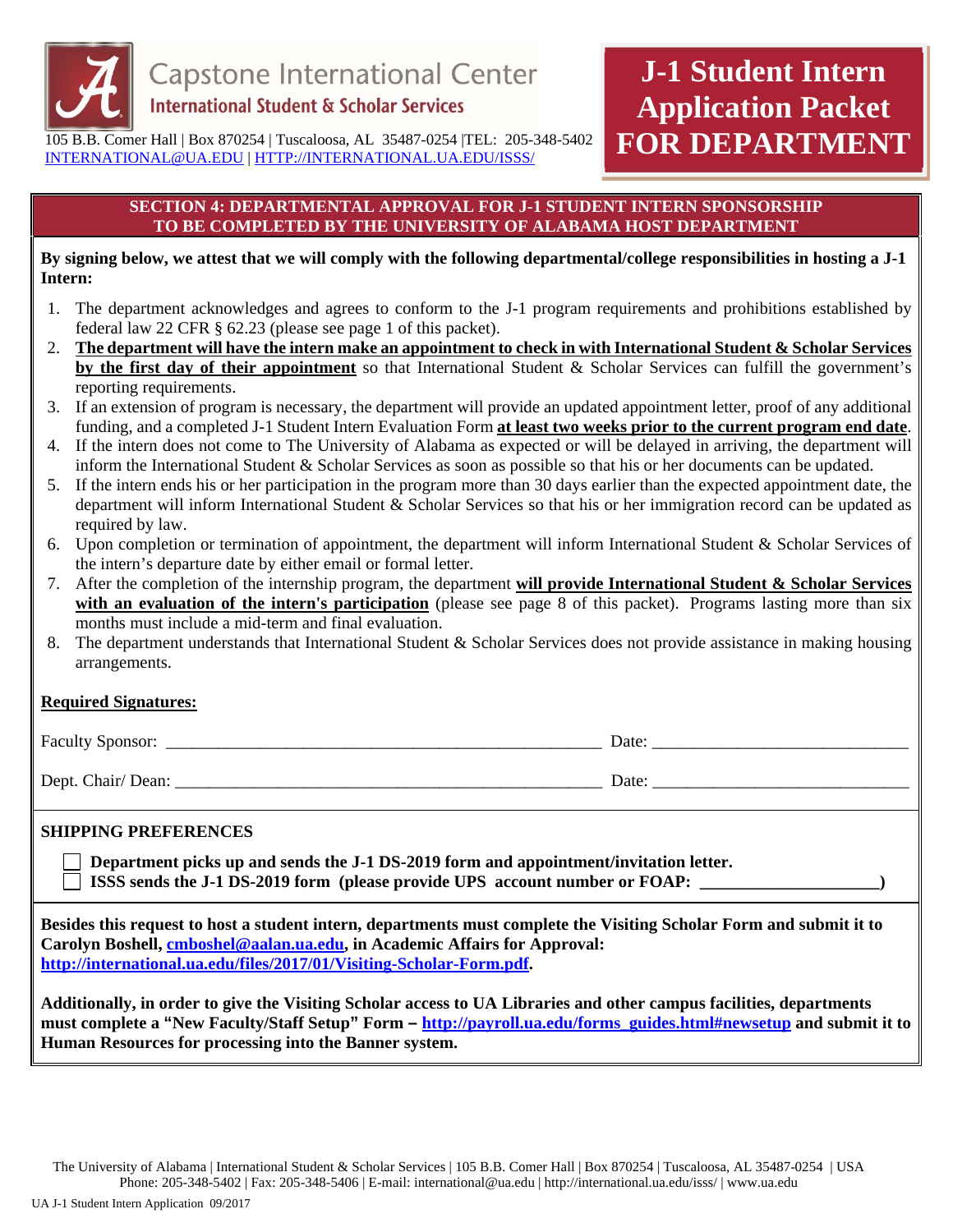

105 B.B. Comer Hall | Box 870254 | Tuscaloosa, AL 35487-0254 |TEL: 205-348-5402 INTERNATIONAL@UA.EDU | HTTP://INTERNATIONAL.UA.EDU/ISSS/

### In accordance with US Department of State Regulations, the hosting professor of a University of Alabama J-1 Student Intern must provide an evaluation of the Intern's progress and performance. J-1 Student Intern Evaluations must be completed at the end of the internship, and those internships which last longer than 6 months also require at least one additional mid-program evaluation (to be undertaken at the mid-point of the program). The sponsoring department must retain J-1 Student Intern evaluations for at least 3 years following the completion of each intern's program. A copy of each evaluation must be submitted to International Student & Scholar Services (either electronic or hard copy).

**J-1 Student** 

**Intern Mandatory** 

**Evaluation Form** 

To process an extension of an internship, a completed intern evaluation must be submitted with the request for program extension. Extensions will not be granted to interns whose program evaluations have not been submitted. ISSS will not process any requests for new J-1 Student Interns for professors who have not submitted evaluations for interns under their current or past supervision.

**Instructions:** The professor/supervisor should complete Section 1 and the J-1 student intern should complete Section 2 of the form below; evaluation forms must be signed both by the professor/supervisor and the J-1 Student Intern. Please return to ISSS, international@ua.edu.

| <b>SECTION 1: TO BE COMPLETED BY THE HOST PROFESSOR</b>                                                                                          |
|--------------------------------------------------------------------------------------------------------------------------------------------------|
|                                                                                                                                                  |
|                                                                                                                                                  |
|                                                                                                                                                  |
| Type of Evaluation (Check one): Mid-Program Evaluation End-of-Program Evaluation                                                                 |
| 1. Please evaluate intern's performance on tasks outlined in Training Plan: Excellent   Above Average   Average   Below Average                  |
| 2. Were there any problem areas that should be addressed to improve the experience of future interns?<br>$\blacksquare$ Yes<br>$\Box$ No         |
| 3. How would you rate the overall training program and its benefits? : $\Box$ Excellent $\Box$ Above Average $\Box$ Average $\Box$ Below Average |
|                                                                                                                                                  |
|                                                                                                                                                  |
| <b>SECTION 2: TO BE COMPLETED BY J-1 STUDENT INTERN</b>                                                                                          |
|                                                                                                                                                  |
| 1. How would you rate the overall training program and its benefits to you? Excellent Above Average Average Below Average                        |
| 2. How will this internship experience be of value to your academic program in your home country upon your return?                               |
|                                                                                                                                                  |
| I hereby certify that I have read Section 1 of the Student Intern Evaluation, which was completed by my Sponsoring Professor.                    |
|                                                                                                                                                  |

The University of Alabama | International Student & Scholar Services | 105 B.B. Comer Hall | Box 870254 | Tuscaloosa, AL 35487-0254 | USA Phone: 205-348-5402 | Fax: 205-348-5406 | E-mail: international@ua.edu | http://international.ua.edu/isss/ | www.ua.edu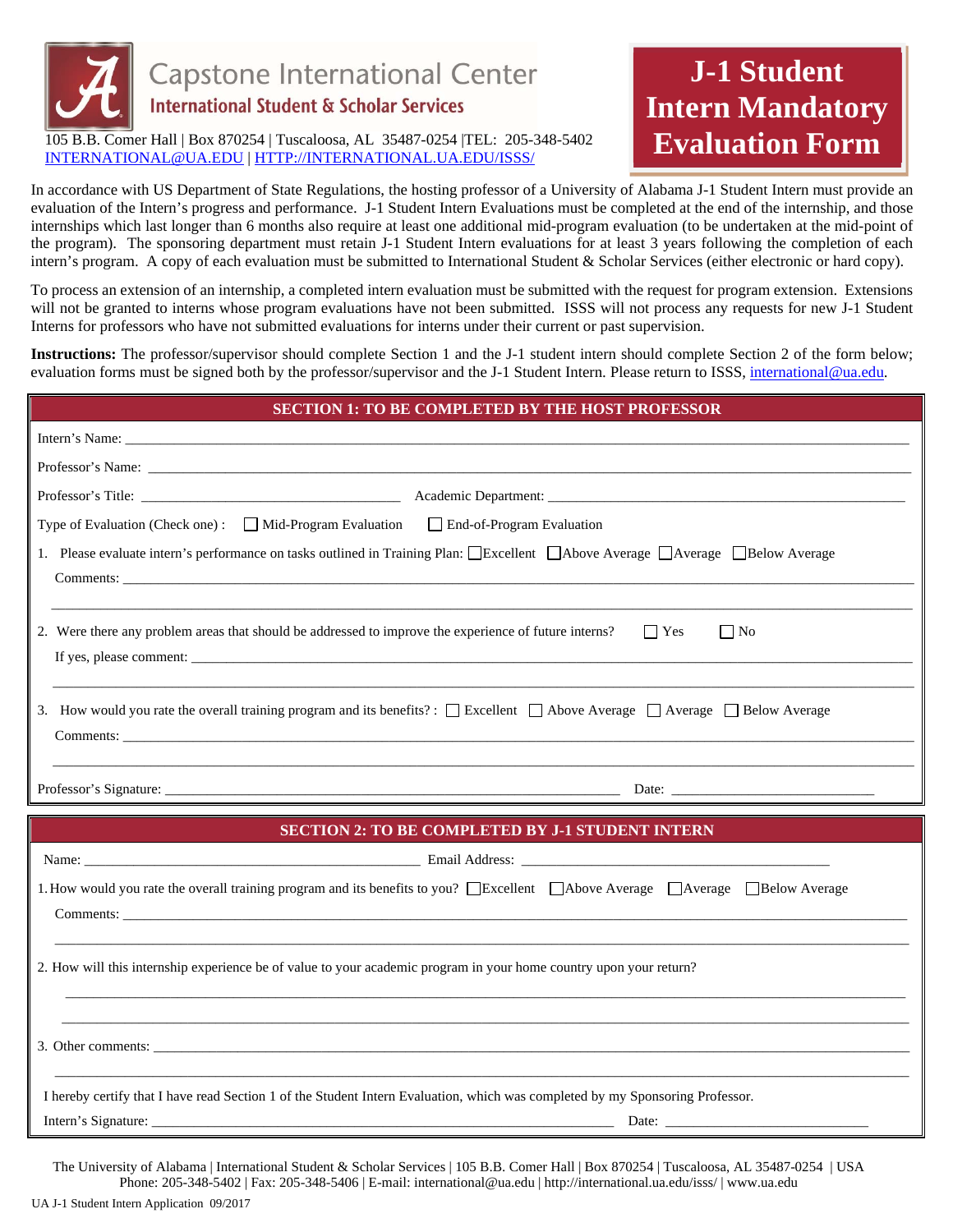## **[PLEASE PRINT ON DEPARTMENTAL LETTERHEAD]**

## J-1 INTERN'S NAME J-1 INTERN'S ADDRESS

**DATE** 

Dear J-1 INTERN'S NAME:

I am pleased to invite you to participate in an internship with the DEPARTMENT NAME in the SCHOOL/COLLEGE NAME at The University of Alabama.

Under the terms of our agreement to host you during your internship, you will be sponsored to conduct research as a J-1 Student Intern for the duration of LENGTH OF SERVICE, from SEPTEMBER 1, 2012 until AUGUST 31, 2013.

During your period of research, your faculty sponsor and contact at The University of Alabama will be SUPERVISOR'S NAME AND TITLE.

As part of our commitment to host you, the DEPARTMENT NAME will give you office space and a computer to carry out your research, a university computer account, access to the university library and its research databases, and access to all standard administrative services. You will be responsible for all of your personal expenses during your stay at The University of Alabama, including for transportation, housing, meals, and medical insurance.

We look forward to your arrival. Please keep us informed as you make your plans to arrive at The University of Alabama, and feel free to contact me if you have any further questions.

Sincerely,

DEPARTMENT CHAIR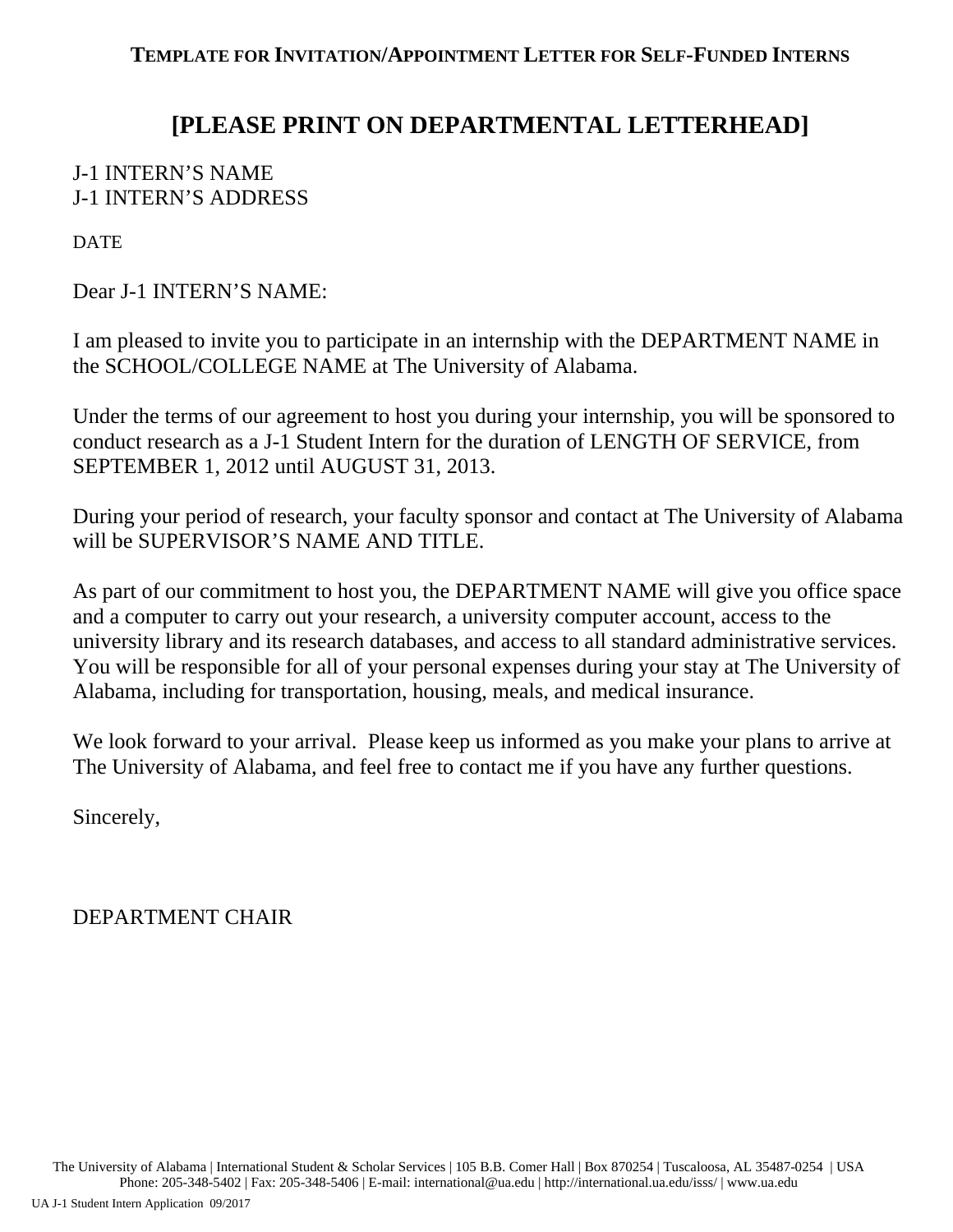

105 B.B. Comer Hall | Box 870254 | Tuscaloosa, AL 35487-0254 |TEL: 205-348-5402 INTERNATIONAL@UA.EDU | HTTP://INTERNATIONAL.UA.EDU/ISSS/

## **TECHNOLOGY ALERT LISTS & VISA DELAYS**

Student Interns who will conduct research or teach in fields (primarily sciences, engineering, and technology) that are related to the fields on the Technology Alert List (TAL) can expect lengthy delays for their visa issuance. While the current version of the Technology Alert List is not available to the public, an older version of the Technology Alert List gives a list of 15 categories that are subject to clearance, which provides helpful guidance in preparation.

**Technology** 

**Alert List &** 

**Visa Delays** 

It is important to note that a scholar does not have to be conducting research in a field that is on this list to be subject to TAL clearance. If the Consular Officer feels that the field of research or teaching is possibly related to one of the 15 fields below, the scholar will have to provide additional information to obtain TAL clearance prior to issuance of a visa. It is important that departments in the science, engineering, and technology fields help their student interns by providing an additional support letter to clarify what the intern's research area is and whether or not it relates to any of the fields on the TAL list below. A sample TAL support letter is provided on the following page.

### **TECHNOLOGY ALERT LIST FIELDS (FROM DOS cable 2002 State 147566 - October 18, 2002)**

- **A. Conventional Munitions**  including weaponry, countermeasures systems, and detection
- **B. Nuclear Technology** including peaceful and military applications and theoretical usage
- **C. Rocket Systems**  including ballistic missile systems, space launch vehicles, and sounding rockets
- **D. Rocket System and Unmanned Air Vehicle (UAV) Subsystems** propulsion technologies, aerospace thermal and high-performance structures, superalloys
- **E. Navigation, Avionics and Flight Control Useable In Rocket Systems and Unmanned Air Vehicles (UAV)** internal navigation systems, tracking and homing devices, accelerometers, gyroscopes, flight control systems, GPS
- **F. Chemical, Biotechnology and Biomedical Engineering including many dual-use technology in areas such as:** aerobiology, biochemistry, pharmacology, immunology, virology, bacteriology, mycology, microbiology, pathology, toxicology, genetic engineering, pathogenecity research, organo-phosphate chemistry, neurochemistry, chemical engineering, neurology, immunology, etc.
- **G. Remote Sensing, Imaging and Reconnaissance**  including work with satellite and aircraft remote sensing equipment that can be used for civilian imagery projects or for military/intelligence reconnaissance activities
- **H. Advanced Computer/Microelectronic Technology**  including supercomputing, data fusion, acoustic wave devices, hybrid computing, superconductivity, etc.
- **I. Materials Technology** work with metallic, ceramic, composite, and synthetic materials
- **J.** Information Security technology related to cryptography and cryptographic systems
- **K. Laser and Directed Energy Systems Technology** –lasers, optical tracking, directed and kinetic energy technology
- **L. Sensors and Sensor Technology**  marine acoustics, optical sensors, magnetometers, image intensification devices
- **M. Marine Technology** tech associated with submarines, propulsion systems, navigation, and quieting systems
- **N. Robotics** tech associated with AI, automation, computer-controlled machine tools, pattern recognition tech
- **O. Urban Planning** architecture, civil engineering, community development, environmental planning, geography, housing, landscape architecture, land use and comprehensive planning, urban design